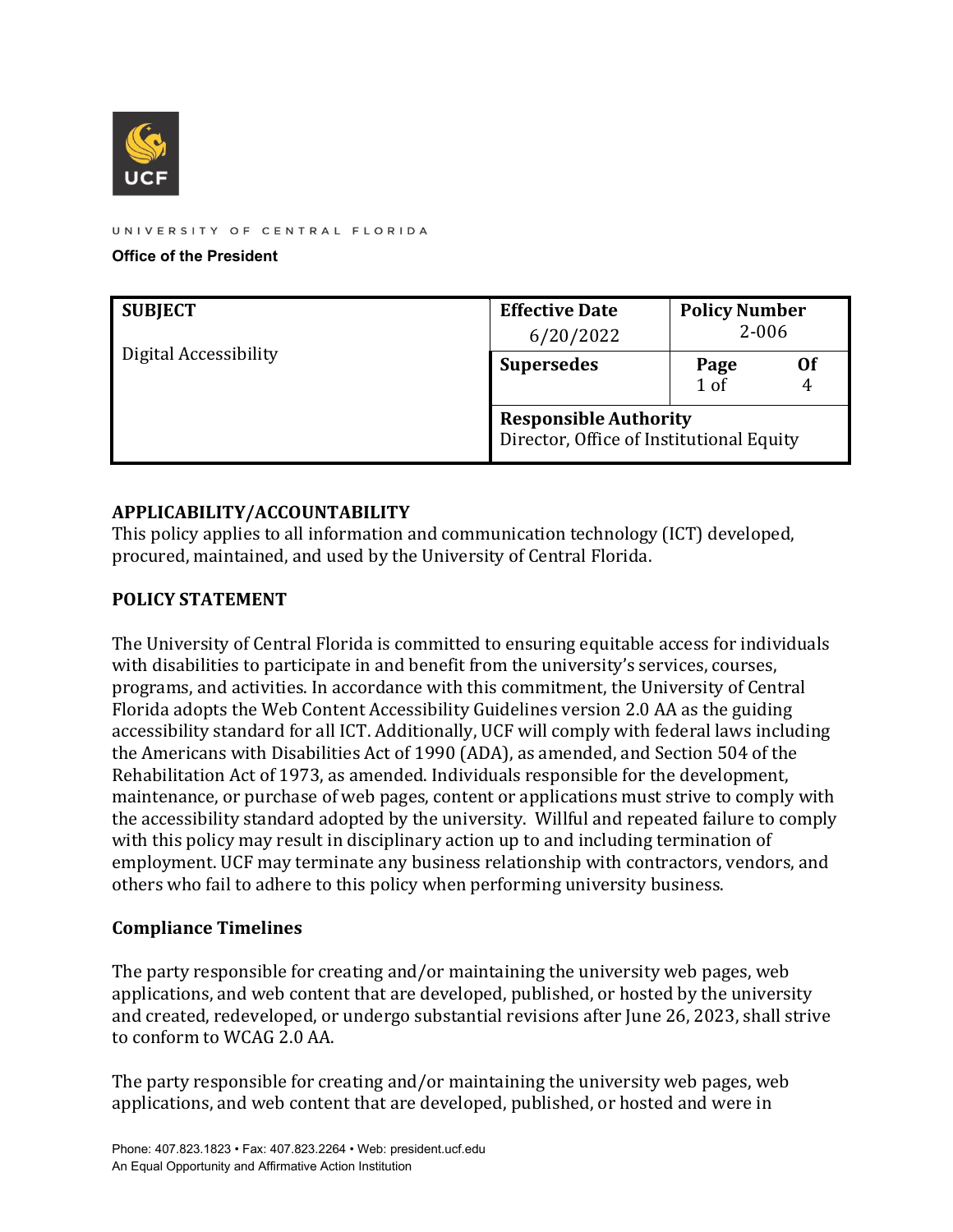existence prior to June 26, 2023, shall strive to conform to WCAG 2.0 by December 31, 2024.

Legacy web pages and web content shall be made accessible in a timely manner upon request.

The party responsible for creating and/or maintaining all multimedia resources posted to university web pages and applications, as well as multimedia used in university programs, courses, and activities, shall strive to conform to WCAG 2.0 AA by June 26, 2023.

The party responsible for creating and/or maintaining content that is created, redeveloped, or undergoes substantial revisions and is posted to the university LMS after June 26, 2023, shall strive to conform to WCAG 2.0 AA.

The Council on Accessibility, in collaboration with institutional stakeholders, will develop guidance and training on digital accessibility, including how to conform to WCAG 2.0 AA.

## **Procurement**

All ICT purchased by the university is expected to conform to WCAG 2.0 AA. If a product meets some, but not all the standards, the university strives to purchase the product that best meets the standards. If a product does not meet accessibility standards, the party responsible for purchasing the content will work with the vendor to create an equally effective alternative access plan.

# **DEFINITIONS**

**Equally effective manner.** An alternative format that allows a person with a disability to obtain the same information as the original format in a timely fashion.

**Information and communication technology (ICT).** Information and communication technology encompasses all electronic technology and resources used for communication, instruction, and the distribution of information. ICT includes, but is not limited to:

- Instructional systems
- Online instructional lessons
- Web-based services
- Software applications
- Electronic documents
- Computers
- Hardware systems
- Telecommunication products
- Video and multimedia products
- Mobile devices
- Online events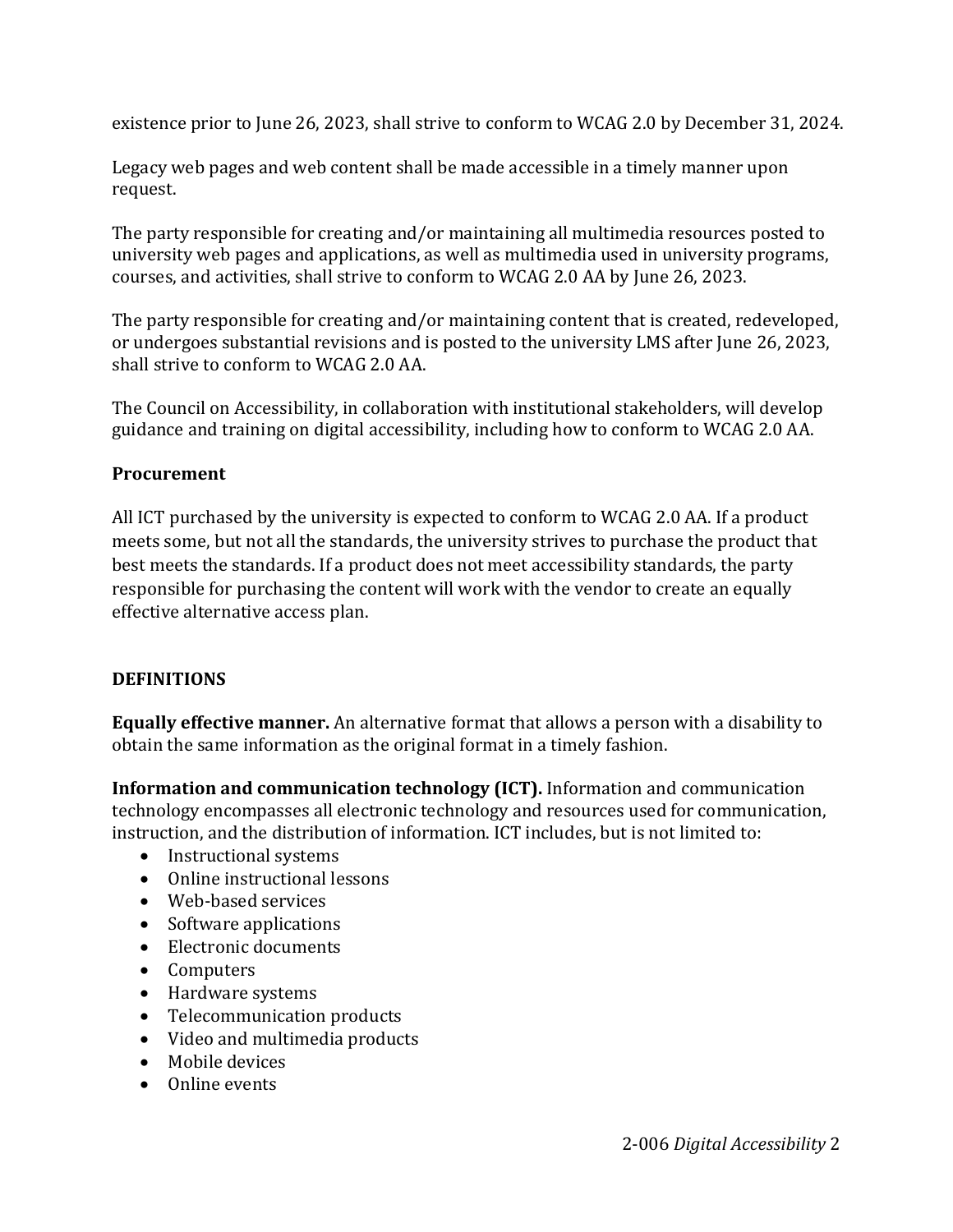**Learning Management System (LMS).** A software application primarily used to deliver educational content, courses, and training. UCF's learning management system is branded "Webcourses@UCF". Also known as Webcourses.

**Legacy content.** Web pages or digital content created and published seven years prior to the effective date of this policy.

**Substantial revisions.** Significant updates and design changes that are more substantial than simple text changes.

**Web content.** Text and multimedia (videos and images) content posted to web pages.

**Web Content Accessibility Guidelines ("WCAG").** A widely adopted international standard for web content accessibility. WCAG is cited as the accessibility standard in Section 508 of the Rehabilitation Act of 1973.

**Websites.** A group of connected webpages created and published by the university in the scope of university-related business.

# **PROCEDURES**

## **Reporting Accessibility Issues**

Any person experiencing accessibility issues with ICT resources should report said issues through the [Accessibility Barrier Reporting Form.](https://ucf.qualtrics.com/jfe/form/SV_abEhBYnBSeoL7Mi) 

# **Exceptions**

When compliance is not technically feasible or would require extraordinary measures due to the nature or purpose of the ICT, a request for exception can be made via th[e Digital](https://ucf.qualtrics.com/jfe/form/SV_2hnEgl75LKU615c)  [Accessibility Exception Request Form.](https://ucf.qualtrics.com/jfe/form/SV_2hnEgl75LKU615c) This request must include information on how the department will make the ICT available for individuals in an equally effective manner. Insufficient funds of a particular department will not be considered as a valid qualification for exception, except in rare circumstances and as approved by OIE.

## **Policy Review Process**

This policy will be reviewed on an annual basis by the Council on Accessibility.

## **RELATED INFORMATION**

 <https://www.w3.org/WAI/standards-guidelines/wcag/> Web Content Accessibility Guidelines